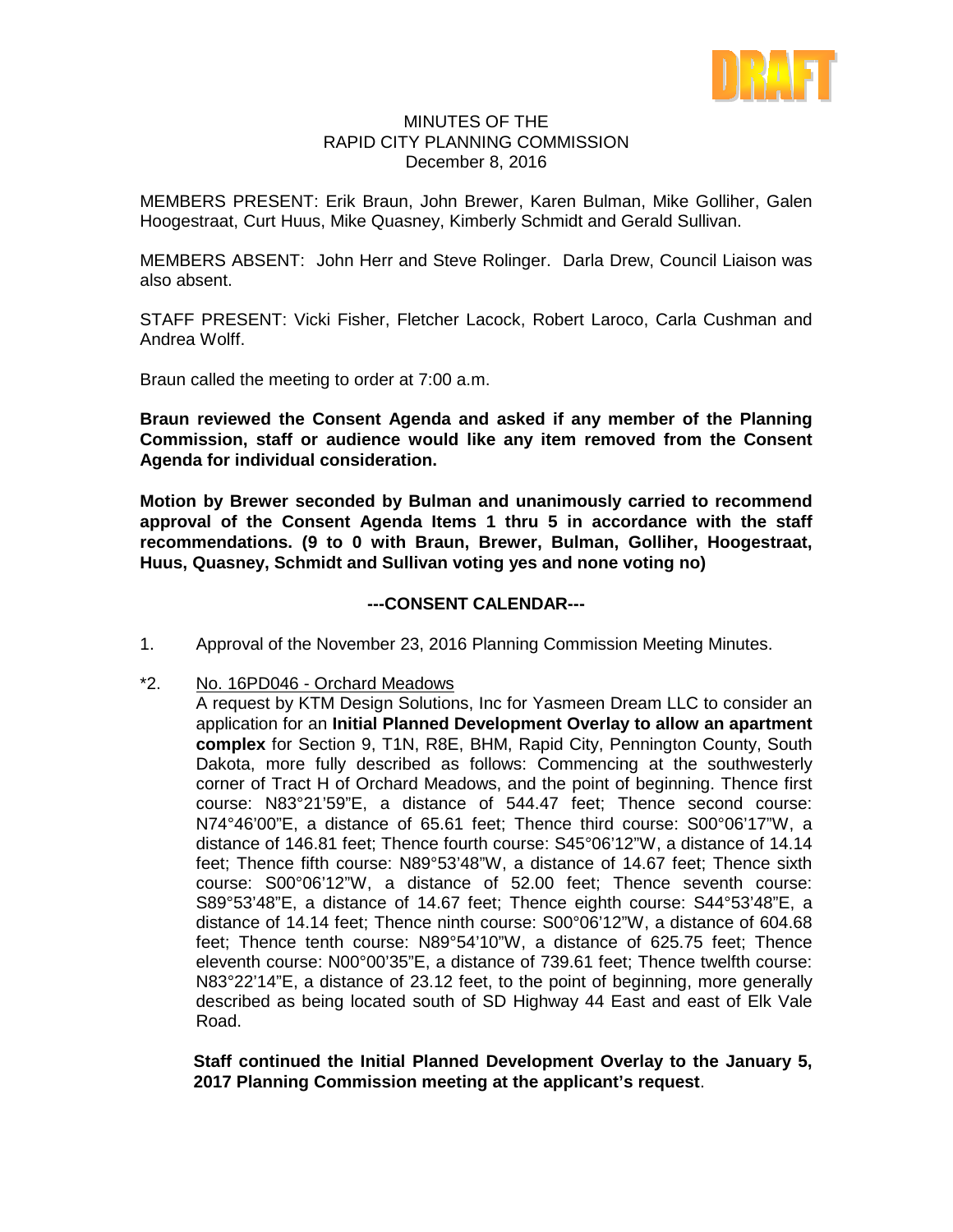

*The Rapid City Planning Commission's action on this item is final unless any party appeals that decision to the Rapid City Council. All appeals must be submitted in writing to the Department of Community Planning & Development Services by close of business on the seventh full calendar day following action by the Planning Commission.*

\*3. No. 16PD047 - Section 28, T2N, R8E

A request by KTM Design Solutions, Inc for Rapid Center, LLC to consider an application for an **Initial Planned Development Overlay to allow General Commercial and Light Industrial Development** for Section 28, T2N, R8E, BHM, Rapid City, Pennington County, South Dakota, more fully described as follows: Commencing at the northwesterly corner of Lot 1 less Lot H-13 of Forefather Flats, and the point of beginning Thence first course: S89°58'03"W, a distance of 1,919.18 feet; Thence second course: S00°08'30"E, a distance of 678.69 feet; Thence third course: S67°14'25"E, a distance of 333.47 feet; Thence fourth course: S67°14'20"E, a distance of 280.68 feet; Thence fifth course: S89°50'05"E, a distance of 298.83 feet; Thence sixth course: S89°50'04"E, a distance of 1,187.54 feet; Thence seventh course: N00°00'00"W, a distance of 457.63 feet; Thence eighth course: N90°00'00"W, a distance of 10.01 feet; Thence ninth course: N00°00'05"E, a distance of 282.04 feet; Thence tenth course: N90°00'00"W, a distance of 125.18 feet; Thence eleventh course: N00°00'00"E, a distance of 182.00 feet, to the point of beginning, more generally described as being located southeast of the intersection of East Mall Drive and Dyess Avenue.

**Planning Commission acknowledged the applicant's withdrawal of the Initial Planned Development Overlay to allow General Commercial and Light Industrial development.**

*The Rapid City Planning Commission's action on this item is final unless any party appeals that decision to the Rapid City Council. All appeals must be submitted in writing to the Department of Community Planning & Development Services by close of business on the seventh full calendar day following action by the Planning Commission.*

4. No. 16PL103 - Highpointe Ranch Subdivision

A request by Wyss Associates, Inc for Watershed Development, LLC to consider an application for a **Preliminary Subdivision Plan** for Proposed Tract A, B, C and D; Lots 1A, 1B, 2A, 2B, 3A, 3B, 4A, 4B, 5A, 5B, 6A, 6B, 7A and 7B of Block 1; Lots 1, 2, 3A, 3B and 4 through 7 of Block 2, Lots 1A, 1B and 2 through 15 of Block 3, Lots 1, 2, 3A, 3B and Lots 4 through 21 of Block 4, Lots 1A, 1B, 2A, 2B, 3A, 3B, 4A, 4B and 5 through 26 of Block 5, Highpointe Ranch Subdivision, located in Section 20, T1N, R7E, BHM, Rapid City, Pennington County, South Dakota, legally described as the SE1/4 of the SE1/4 and the E1/2 of the NE1/4 of the SW1/4 of the SE1/4 of Section 20, T1N, R7E, located in the SE1/4 of the SE1/4 and the E1/2 of the NE1/4 of the SW1/4 of the SE1/4 OF Section 20, T1N, R7E, BHM, Pennington County, South Dakota, more generally described as being located northwest of the intersection of Poppy Trail and Dunsmore Road.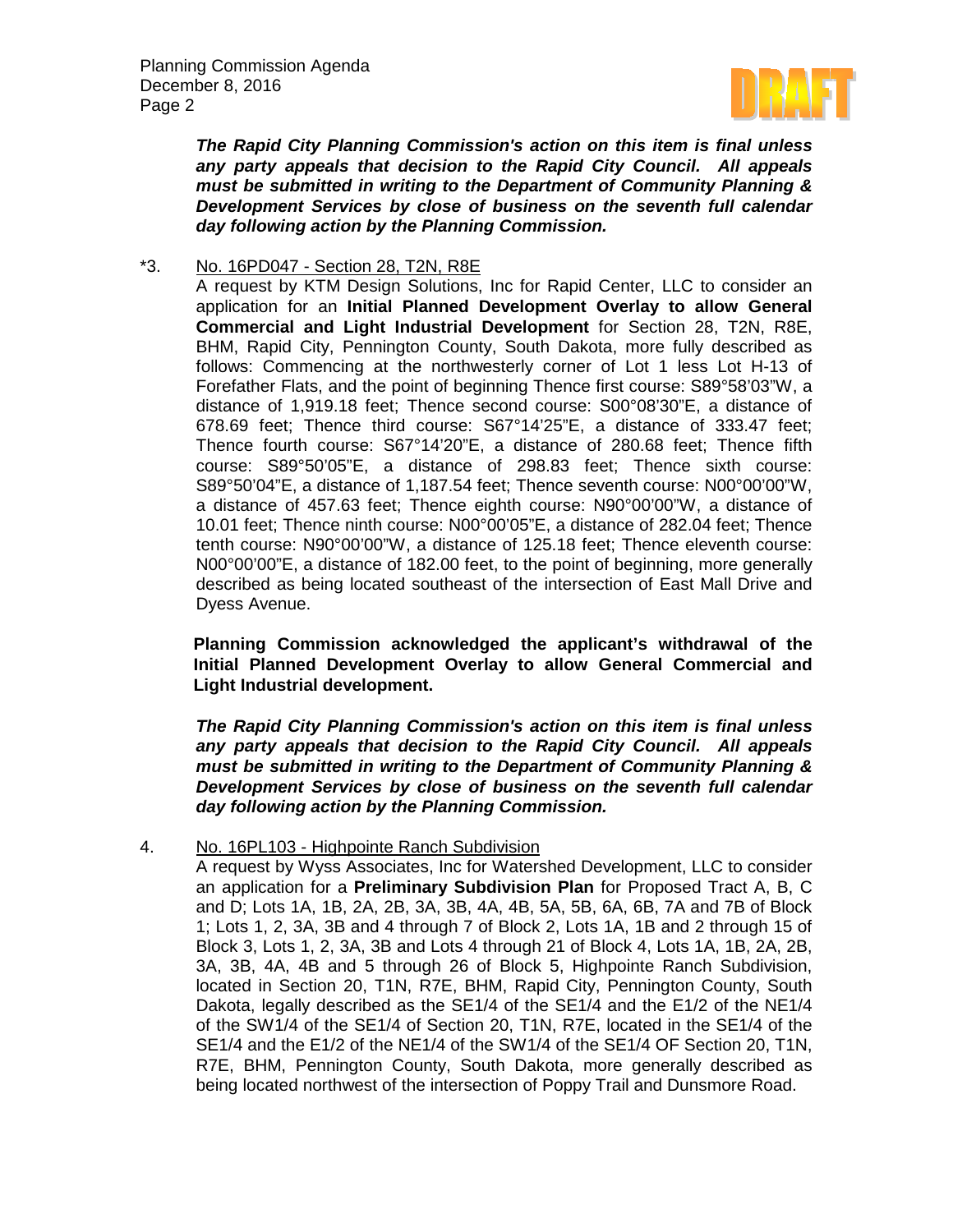

**Planning Commission recommended that the Preliminary Subdivision Plan be approved with the following stipulations:** 

- **1. The proposed plat shall be allowed as a phased development with all subdivision improvements needed to support a particular phase included in the construction plans for that phase;**
- **2. Prior to approval of the Development Engineering Plan application, submitted engineering reports required for construction approval shall be accepted and agreements required for construction approval shall be executed if subdivision improvements are required. In addition, permits required for construction shall be approved and issued and construction plans shall be accepted in accordance with the Infrastructure Design Criteria Manual. All final engineering reports shall be signed and sealed by a Professional Engineer and contain a Certification Statement of Conformance with City Standards as required by the Infrastructure Design Criteria Manual;**
- **3. Upon submittal of a Development Engineering Plan application, construction plans for Poppy Trail shall be submitted for review and approval showing the street located in a minimum 68 foot wide rightof-way and constructed with a minimum 34 foot wide paved surface, curb, gutter, sidewalk, street light conduit, water and sewer in compliance with the Infrastructure Design Criteria Manual and the Rapid City Municipal Code or an Exception shall be obtained. If an Exception is obtained a copy of the approved document shall be submitted with the Development Engineering Plan application;**
- **4. Upon submittal of a Development Engineering Plan application, construction plans for Road A, B and C shall be submitted for review and approval showing the street located in a minimum 52 foot wide right-of-way and constructed with a minimum 26 foot wide paved surface, curb, gutter, sidewalk, street light conduit, water and sewer in compliance with the Infrastructure Design Criteria Manual and the Rapid City Municipal Code or an Exception shall be obtained. If an Exception is obtained a copy of the approved document shall be submitted with the Development Engineering Plan application;**
- **5. Upon submittal of a Development Engineering Plan application, construction plans for Cul-de-sac A and Cul-de-sac B shall be submitted for review and approval showing the street located in a minimum 52 foot wide right-of-way and constructed with a minimum 26 foot wide paved surface, curb, gutter, sidewalk, street light conduit, water and sewer. In addition, the cul-de-sac bulb shall be located in a minimum 104 foot diameter right-of-way and constructed with a minimum 84 foot diameter paved surface. in compliance with the Infrastructure Design Criteria Manual and the Rapid City Municipal Code or an Exception shall be obtained. If an Exception is obtained a copy of the approved document shall be submitted with the Development Engineering Plan application;**
- **6. Upon submittal of a Development Engineering Plan application, construction plans for the section line highway located along the**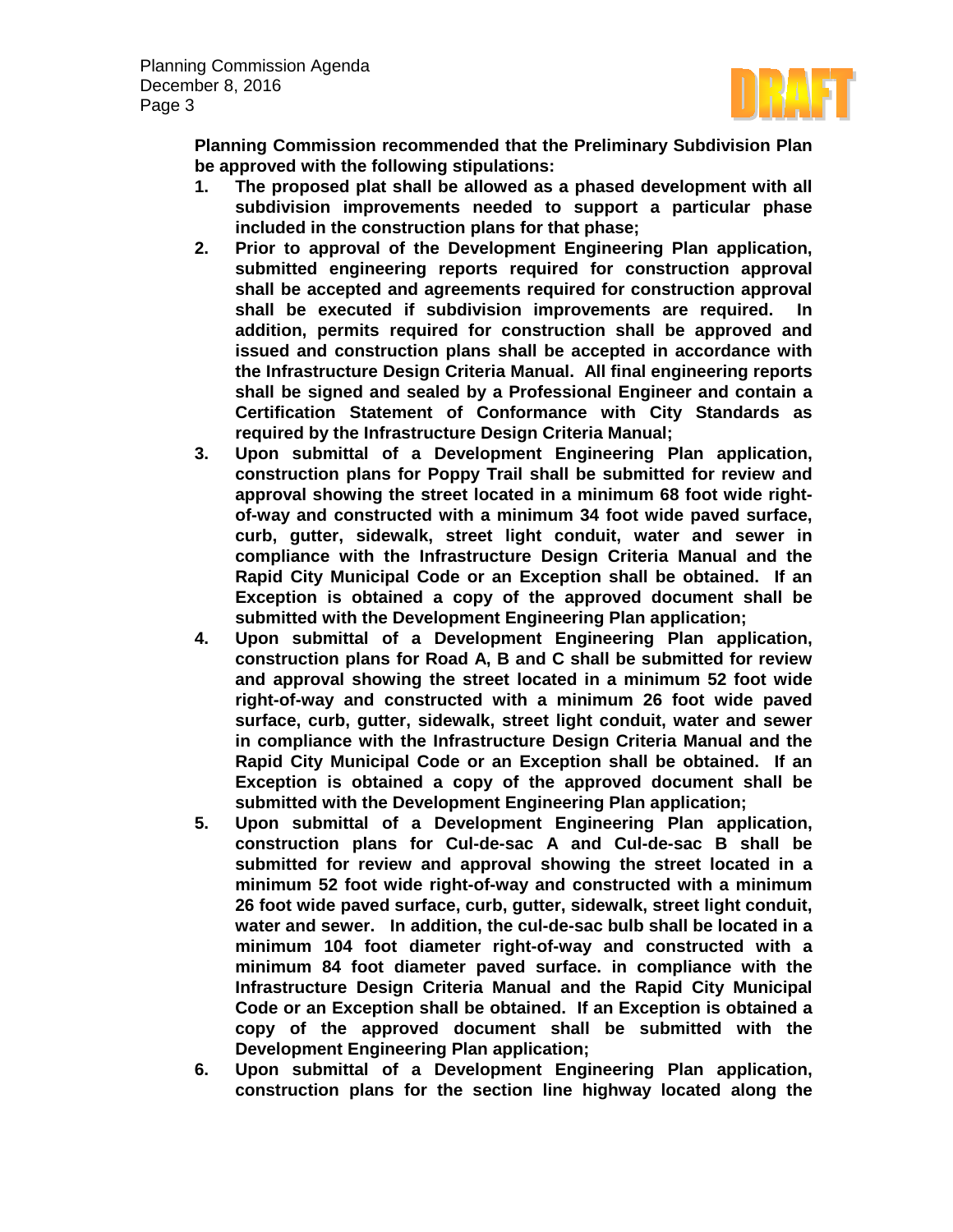

**south lot line shall be submitted for review and approval showing the section line highway constructed with a minimum 26 foot wide paved surface, curb, gutter, sidewalk, street light conduit, water and sewer in compliance with the Infrastructure Design Criteria Manual and the Rapid City Municipal Code or an Exception shall be obtained or the section line highway shall be vacated. If an Exception is obtained a copy of the approved document shall be submitted with the Development Engineering Plan application;** 

- **7. Upon submittal of a Development Engineering Plan application, construction plans for the section line located along the east lot line shall be submitted for review and approval showing the section line highway constructed with a minimum 26 foot wide paved surface, curb, gutter, sidewalk, street light conduit, water and sewer in compliance with the Infrastructure Design Criteria Manual and the Rapid City Municipal Code or an Exception shall be obtained or the section line highway shall be vacated. The eastern half of the section line highway shall be vacated by Pennington County since it is located outside of the City limits of Rapid City. If an Exception is obtained a copy of the approved document shall be submitted with the Development Engineering Plan application;**
- **8. Upon submittal of a Development Engineering Plan application, water plans and analysis prepared by a Registered Professional Engineer shall be submitted for review and approval in accordance with the Infrastructure Design Criteria Manual. The design report shall demonstrate that the water service is adequate to meet estimated domestic flows and required fire flows to support the proposed development;**
- **9. Upon submittal of a Development Engineering Plan application, a sewer design report prepared by a Registered Professional Engineer as per the Infrastructure Design Criteria Manual shall be submitted for review and approval. The design report shall demonstrate that the sanitary sewer capacity is adequate to meet estimated flows and provide sufficient system capacity in conformance with the Infrastructure Design Criteria Manual;**
- **10. Upon submittal of a Development Engineering Plan application, a drainage plan and report prepared by a Registered Professional Engineer as per the Infrastructure Design Criteria Manual and the Rapid City Municipal Code shall be submitted for review and approval for the proposed subdivision improvements. The drainage report shall address storm water quantity control and storm water quality treatment. In addition, easements shall be provided as needed;**
- **11. Upon submittal of a Development Engineering Plan application, street names shall be submitted for review and approval. In addition, the approved street names shall be shown on the Final Plat document;**
- **12. Prior to submittal of a Development Engineering Plan application for Phase Two, a second point of access shall be constructed or the construction plans for Phase Two shall include a second point of**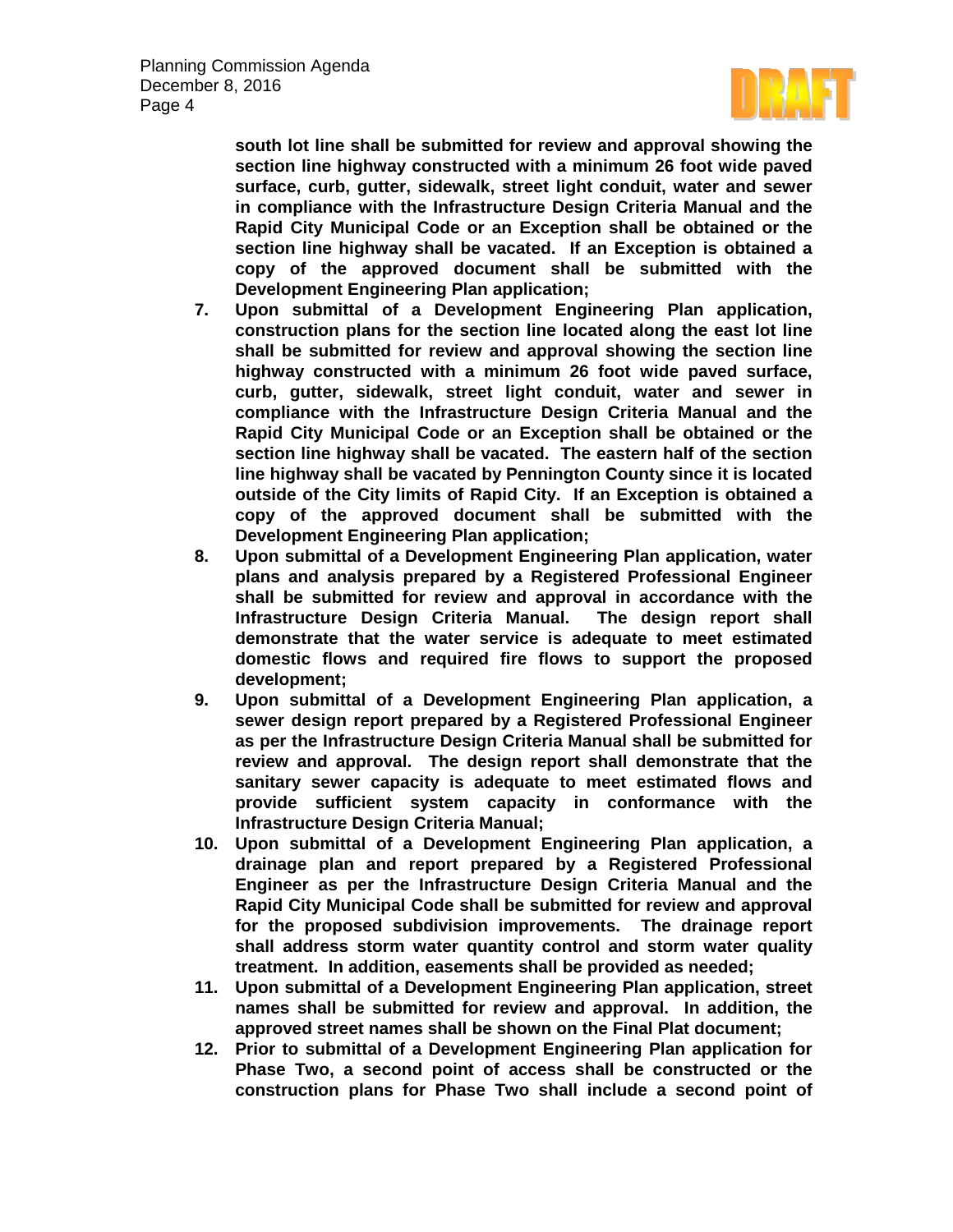

**access to ensure that no more than 40 lots take access with one point of access;** 

- **13. Prior to submittal of a Development Engineering Plan application, the applicant shall coordinate with the Fire Department to ensure that the proposed landscape islands allow for fire apparatus turnaround or the plat document and construction plans shall be revised as needed;**
- **14. Prior to approval of the Development Engineering Plan application, a Development Agreement shall be entered into with the City for all public improvements, if applicable;**
- **15. Upon submittal of a Development Engineering Plan application, a cost estimate of the required subdivision improvements shall be submitted for review and approval;**
- **16. Upon submittal of a Development Engineering Plan application, the Master Plan shall be revised to further clarify the phases of development within the area identified as "Future Phases";**
- **17. Upon submittal of a Final Plat application, an agreement shall be submitted for recording securing ownership and maintenance of the proposed open space and storm detention areas;**
- **18. Upon submittal of a Final Plat application, an agreement shall be submitted for recording securing maintenance of the landscape islands;**
- **19. Upon submittal of a Final Plat application, surety for any required subdivision improvements that have not been completed shall be posted and the subdivision inspection fees shall be paid; and,**
- **20. Prior to the City's acceptance of the public improvements, a warranty surety shall be submitted for review and approval as required. In addition, any utilities and drainage proposed outside of the dedicated right-of-way shall be secured within easement(s).**
- 5. No. 16PL120 Stoney Creek South No. 2 Subdivision

A request by Fisk Land Surveying and Consulting Engineers, Inc for Bank West to consider an application for a **Preliminary Subdivision Plan** for proposed Lot 2 of Stoney Creek South No. 2 Subdivision, legally described as the unplatted balance of the SE1/4 of the SW1/4 and an unplatted portion of the SW1/4 of the SW1/4 all located in Section 22, T1N, R7E, BHM, Rapid City, Pennington County, South Dakota, more generally described as being located in the southeast corner of the Overview Lane and Nugget Gulch Road intersection.

**Planning Commission recommended that the Preliminary Subdivision Plan be approved with the following stipulations:**

- **1. Upon submittal of a Development Engineering Plan application, construction plans shall be submitted for a termination manhole in Nugget Gulch Drive to replace the existing cleanout located in the right-of-way or an Exception shall be obtained. If an Exception is obtained, a copy of the approved document shall be submitted with the Development Engineering Plan application;**
- **2. Prior to approval of the Development Engineering Plan application, a Development Agreement shall be entered into with the City for all**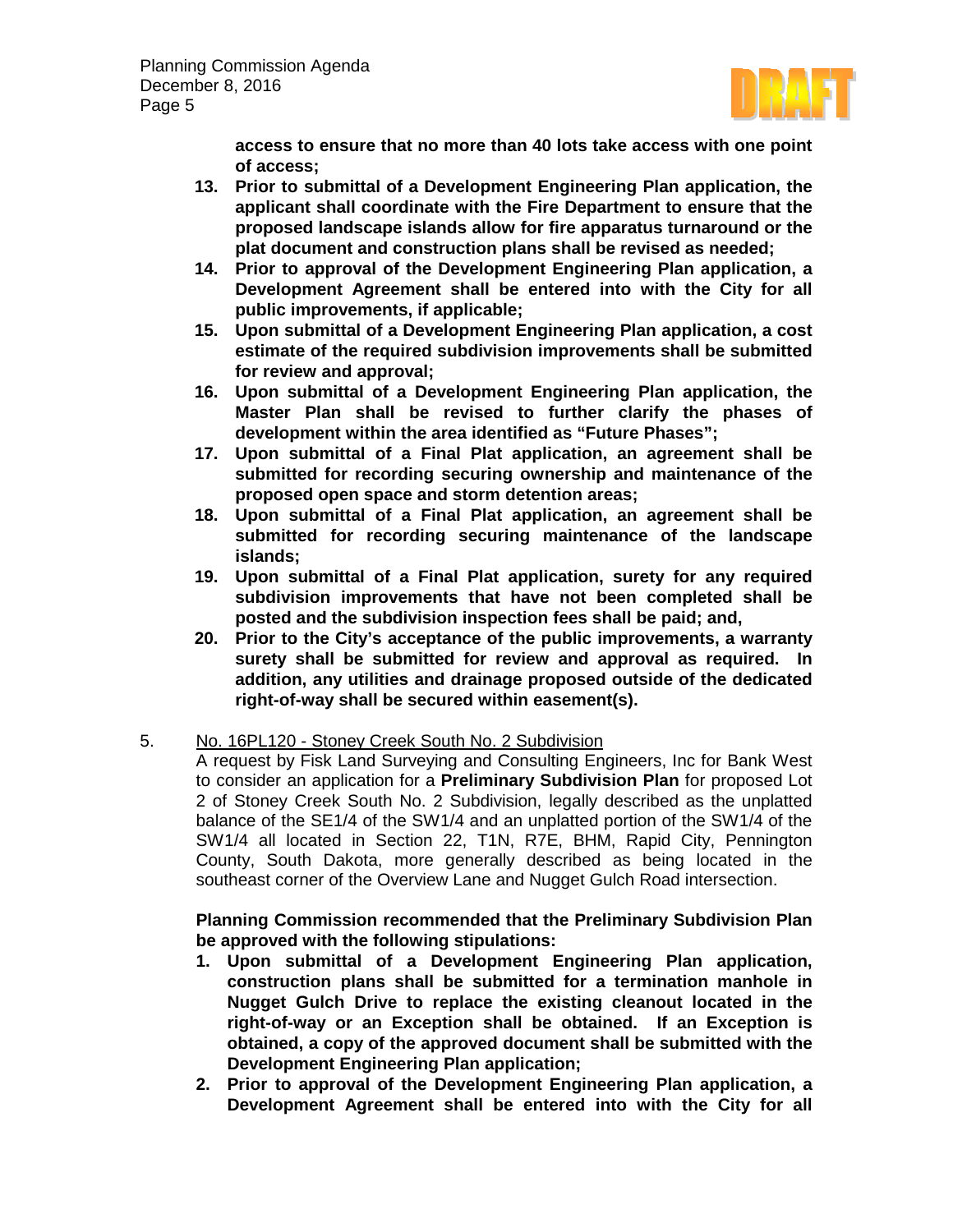

**public improvements, if applicable;**

- **3. Upon submittal of a Final Plat application, all necessary easements, including drainage easements, and utility easements shall be dedicated;**
- **4. Upon submittal of a Development Engineering Plan application, a cost estimate of the required subdivision improvements shall be submitted for review and approval;**
- **5. Upon submittal of a Final Plat application, surety for any required subdivision improvements that have not been completed shall be posted and the subdivision inspection fees shall be paid; and,**
- **6. Prior to the City's acceptance of the public improvements, a warranty surety shall be submitted for review and approval as required.**

# **---END OF CONSENT CALENDAR---**

## **---BEGINNING OF REGULAR AGENDA ITEMS---**

\*6. No. 16PD051 - Original Town of Rapid City

A request by Kim Schmidt, Upper Deck Architects for Mike Kuhl Construction Project Manager, Pennington County to consider an application for a **Major Amendment to a Planned Development to expand the boundaries to allow a medical facility and a detox facility** for Lots 1 thru 16, Lots 25 thru 28 and the W1/2 of vacated 3rd Street, Lot 17 thru 18 and the W1/2 of Lot 19, the E1/2 of Lot 19 and all of Lot 20, Lots 21 thru 22, Lots 29 thru 30, the north 60 feet of Lots 31 and 32 and the south 80 feet of Lots 31 and 32, all located in Block 107 of Original Town of Rapid City, Section 1, T1N, R7E, BHM, Rapid City, Pennington County, South Dakota, more generally described as being located at 321 Kansas City Street.

Schmidt stepped down from the dais and will be abstaining from this item as she has a conflict of interest.

Laroco presented the application and reviewed the associated slides. Laroco reviewed the requested Exceptions including the request to reduce the required parking from the 241 parking spaces to 67 parking spaces noting that they are proposing to provide additional parking in future phases but at this time they need the Exception to allow the project to move forward. They are also requesting Exceptions to reduce the required front yard setback along Kansas City Street from 25 feet to 4 feet and the required rear yard setback from 25 feet to 0 feet as they currently exist to be allowed to remain as it and an Exception to reduce the required setback from commercial parking to a residential use from 12 feet to 0 feet, provided that a 6-foot-tall white vinyl screening fence is provided adjacent to the residential use. The applicant is also requesting an Exception reduce the required amount of landscaping islands for the site from 4 to 0 which will enable them to maximum the parking on the property. Laroco noted that this is a phased plan with additional phasing requiring review and approval as a Major Amendment to the Planned Development as the come forward.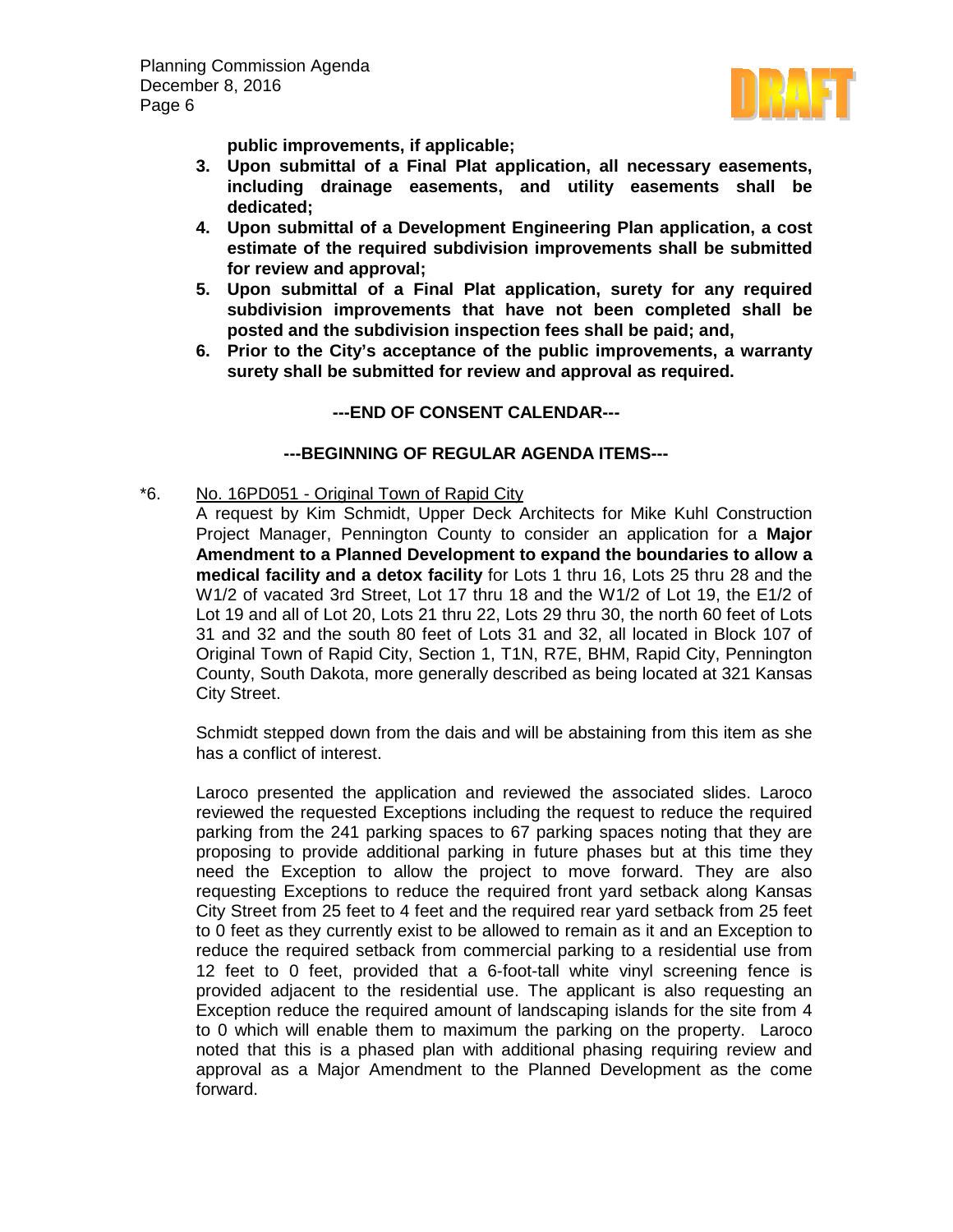

Laroco noted that this project will help to centralize a number of the County services and facilities creating a campus for County offices and services. Laroco stated that staff recommends that the Exceptions be granted and the Major Amendment to a Planned Development to expand the boundaries to allow a medical facility and a detox facility be approved with stipulations outlined in the Project Plan.

In response to a question from Bulman, Kim Schmidt of Upper Deck Architects reviewed the location of the proposed detox facility and the proposed ADA access into the building to service this facility. Schmidt confirmed that this facility will eventually replace the existing one but that there will be a transition period.

In response to questions from Brewer, Fisher confirmed that additional parking identified as part of a future phase of this project. She indicated that the proposed parking for Phase I will meet anticipated parking need for all proposed uses in Phase I, noting that many of these uses will not have clientele that require parking or will be those that already use the parking for the other existing services in the surrounding campus buildings. Brewer discussed his concerns regarding parking and the concern that the future parking will not be completed prior to occupancy of the building. Schmidt noted that the unique use of the building helped to arrive at the requested parking reduction for Phase I and that Phase II will include the additional parking.

Hoogestraat stated that he believes that the parking should be sufficient, but did ask about the residential property located in the center of the project.

Mike Kuhl, Project Manager for Pennington County stated that it is the County's intent to obtain this property in the future and that they continue to work to that goal, but that in the meantime the screening fence is being provided to buffer the parking from the residential property. Kuhl confirmed that parking identified in the second phase should not be built until such time as the County owns the property in question.

Discussion followed regarding the parking concerns.

In response to Braun's suggestion that any additional use require a Major Amendment to the Planned Development be included in the stipulations, Fisher clarified that this stipulation was already part of existing stipulations.

### **Brewer moved to approve with additional stipulation that way-finding signs be posted as needed to identify public parking, Bulman seconded**.

In response to the query from Fisher to the applicant regarding this additional stipulation, Mike Kuhl stated that way finding signs have been discussed, but more in association with department and location, but that he would be fine with way-finding signs for parking.

In response to a question from Bulman, Fisher clarified that upon submittal of a building permit the location of these way-finding signs will be identified on the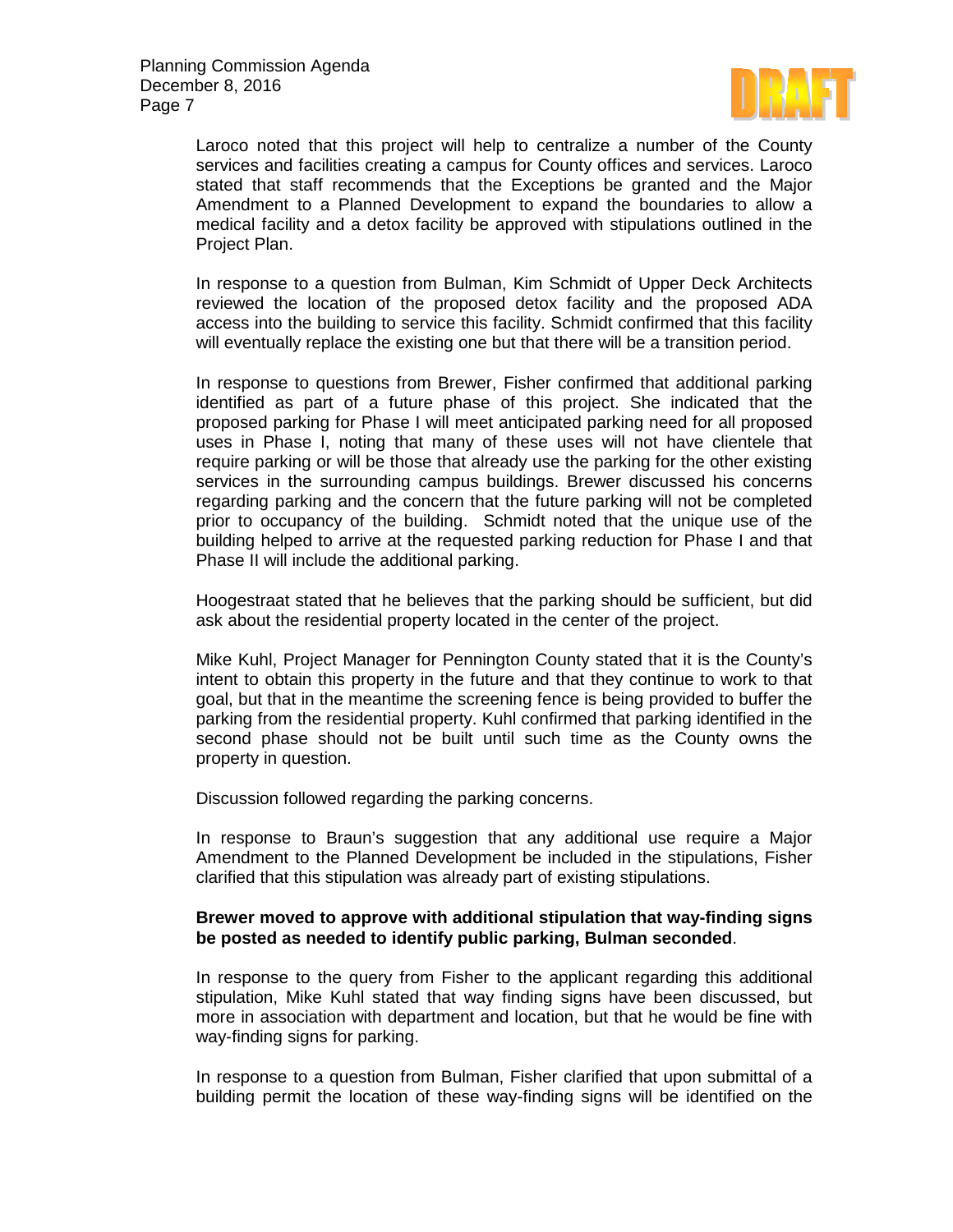

site plan.

**Brewer motioned, Bulman seconded and carried to approve the requested Major Amendment to the Planned Development with the following stipulations:**

- **1. The requested Exception to reduce the required amount of parking on the property from 241 spaces to 67 is hereby granted. Changes to the uses or operation of the site which result in an increase in the required amount of parking will require a Major Amendment to the Planned Development. All parking shall be installed and maintained in compliance with the requirements of the Rapid City Municipal Code.**
- **2. The requested Exception to reduce the required front yard setback along Kansas City Street from 25 feet to 4 feet is hereby granted.**
- **3. The requested Exception to reduce the required rear yard setback from 25 feet to 0 feet is hereby granted.**
- **4. The requested Exception to reduce the required setback from commercial parking to a residential use from 12 feet to 0 feet is hereby granted, provided that a 6-foot-tall white vinyl screening fence is provided adjacent to the residential use as indicated on submitted plans.**
- **5. The requested Exception to reduce the required amount of landscaping islands for the site from 4 to 0 is hereby granted.**
- **6. Prior to issuance of a building permit, plans shall be revised to show the location and design of way-finding signage which indicates the availability and location of additional public parking located in the County's parking structures.**
- **7. All signage shall comply with the requirements of the Rapid City Municipal Code. No Light Emitting Diode (LED) message centers are being approved as a part of this Final Planned Development. The future addition of any LED message centers shall require a Major Amendment to the Planned Development. A sign permit shall be obtained for each sign.**
- **8. This Major Amendment to the Planned Development shall allow a medical facility and detox facility with additional parking on the property. All requirements of the Public District shall be maintained unless specifically authorized as a stipulation of this Major Amendment to the Planned Development or a subsequent Major Amendment to the Planned Development. All uses permitted in the Public District which do not increase parking requirements shall be permitted contingent upon an approved building permit. All conditional uses in the General Commercial District or uses which increase the required amount of parking on the site shall require a Major Amendment to the Planned Development. (8 to 0 to 1 with Braun, Brewer, Bulman, Golliher, Hoogestraat, Huus, Quasney, and Sullivan voting yes and none voting no and Schmidt abstaining)**

*The Rapid City Planning Commission's action on this item is final unless any party appeals that decision to the Rapid City Council. All appeals*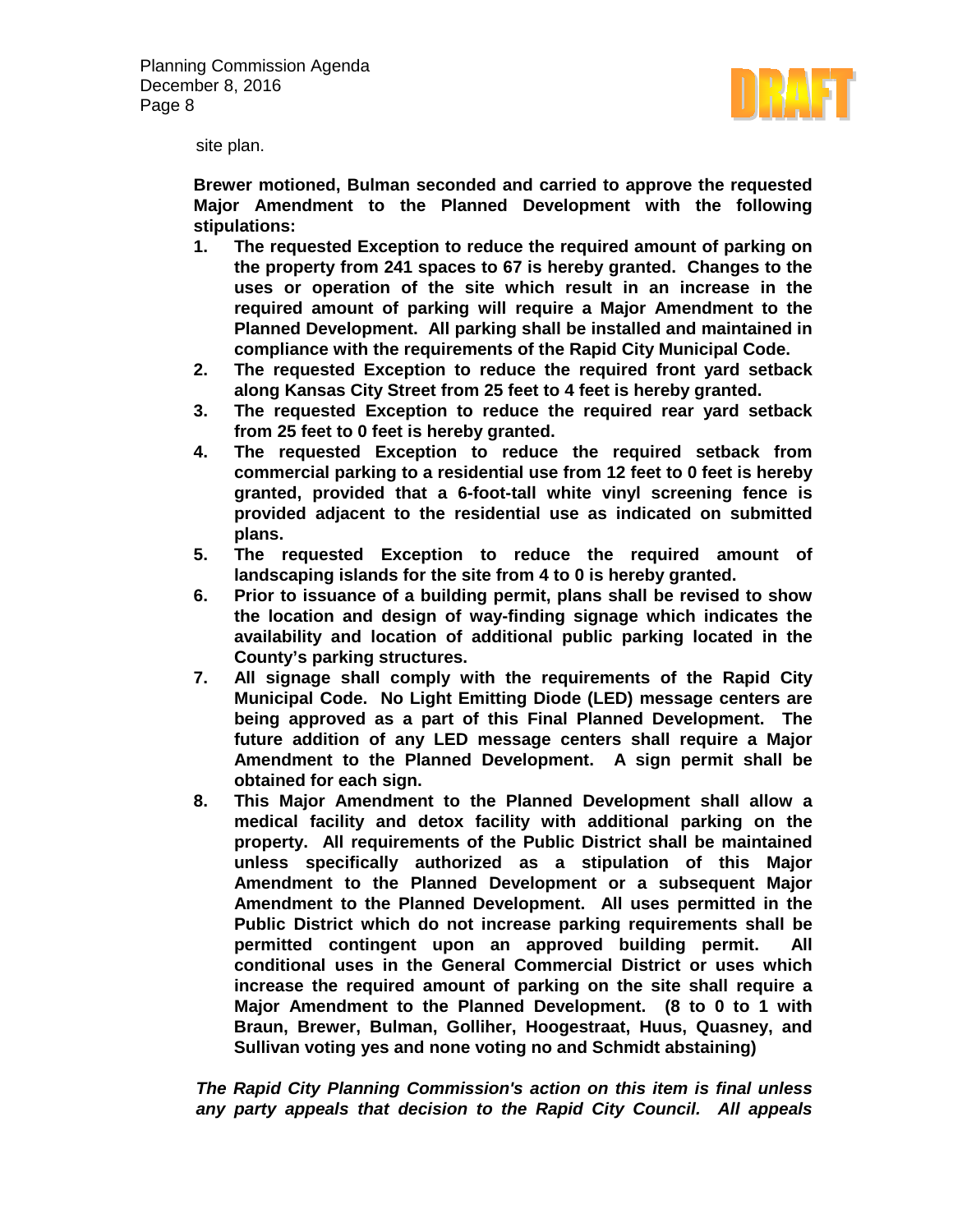

*must be submitted in writing to the Department of Community Planning & Development Services by close of business on the seventh full calendar day following action by the Planning Commission.*

### \*7. No. 16PD057 - Eastbrooke Subdivision

A request by Williams and Associate Architecture, Inc for Wellfully to consider an application for a **Final Planned Development Overlay to allow a group home facility with accessory offices** for Lot 1R of Eastbrooke Subdivision, located in Section 31, T2N, R8E, BHM, Rapid City, Pennington County, South Dakota, more generally described as being located in the northwest corner of the intersection of Racine Street and Waterloo Street.

Schmidt returned to the dais at this time.

Laroco presented the application and reviewed the associated slides. Laroco reviewed the applicant's Exception request to waive the required screening fence to adjacent residential uses, stating that based on the row of large coniferous trees the applicant is proposing to plant along the northern property line that should provide a visual and noise buffer to those adjacent uses staff requests that the Exception be granted. Laroco noted that the applicant is proposing to place a 6-foot-tall screening fence around all of the outdoor recreation areas and courtyards which provides additional buffering. Laroco presented staff's recommendation that the **Final Planned Development Overlay to allow a group home facility with accessory offices** be approved with stipulations as outlined in the staff report.

In response to a question from Quasney, Laroco confirmed that no part of the structure is located in the Flood Plain. Fisher further clarifed that the applicant has to provided a Flood Plain Development Plan that meets the Federal Standards.

In response to a question from Bulman, Jess Olson, Executive Director of Wellsprings, doing business as Wellfully, stated that they will retain the current facility, but that they would not be offering the same services in that facility.

**Hoogestraat moved, Quasney seconded and unanimously carried to approve the requested Final Planned Development with the following stipulations:**

- **1. The requested Exception to waive the required screening fence adjacent to a residential use is hereby granted, provided that a row of large coniferous trees be installed and maintained along the northern property line so as to provide a visual and noise buffer to adjacent residential uses;**
- **2. Prior to issuance of a building permit, an executed and recorded copy of a drainage easement on Lot 3 for the proposed private storm sewer shall be provided;**
- **3. All signage shall comply with the requirements of the Rapid City Sign Code. No Light Emitting Diode (LED) message centers are being approved as a part of this request. The addition of LED message**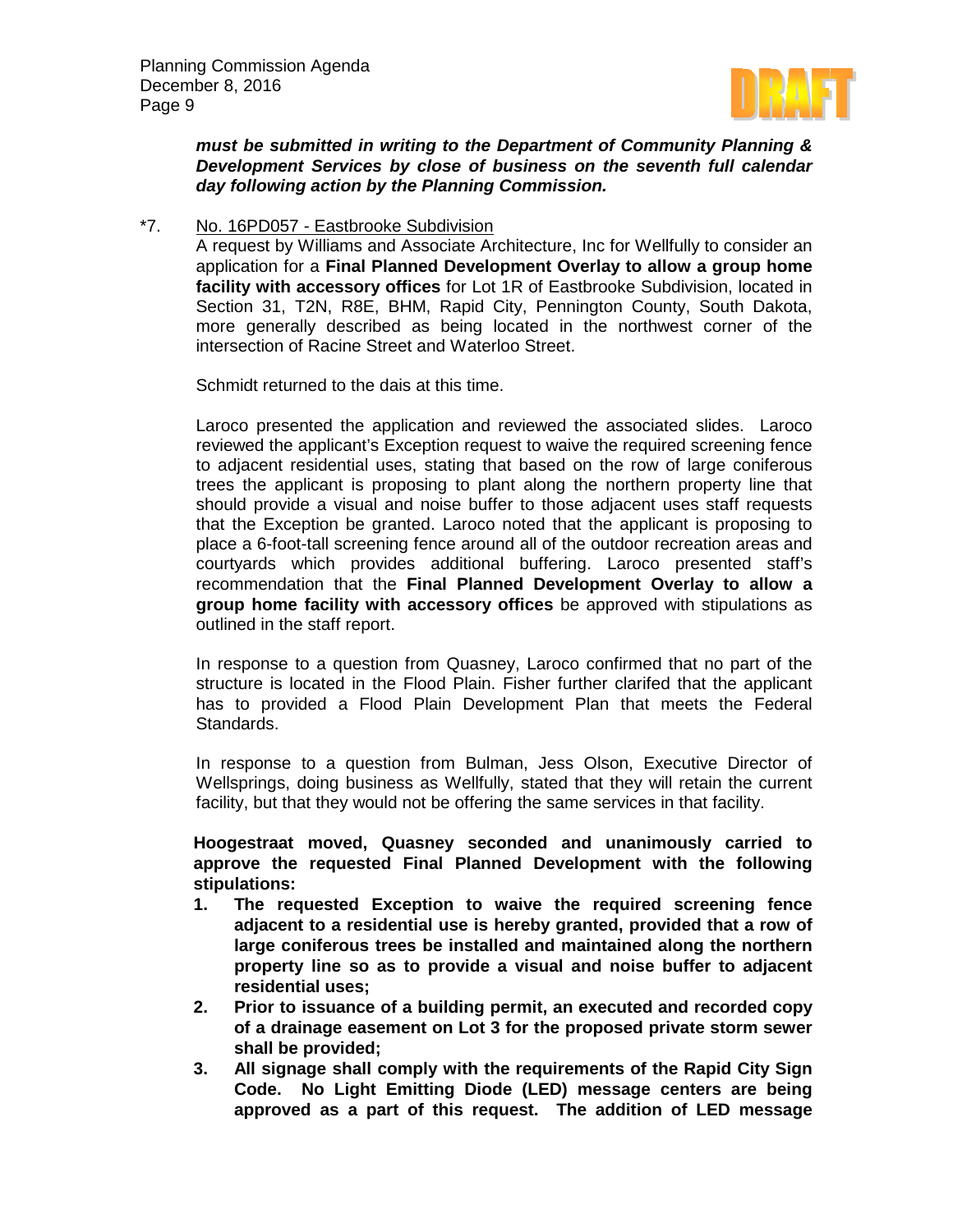

**centers shall require a Major Amendment to the Planned Development. A sign permit shall be obtained for each sign, and;**

**4. This Final Planned Development shall allow for a group home and accessory office to be constructed on the property. All requirements of the General Commercial District shall be maintained unless specifically authorized as a stipulation of this Final Planned Development or a subsequent Major Amendment to the Planned Development. All uses permitted in the General Commercial District shall be permitted contingent upon provision of sufficient parking and an approved building permit. All conditional uses in the General Commercial District shall require a Major Amendment to the Planned Development. (9 to 0 with Braun, Brewer, Bulman, Golliher, Hoogestraat, Huus, Quasney, Schmidt and Sullivan voting yes and none voting no)**

*The Rapid City Planning Commission's action on this item is final unless any party appeals that decision to the Rapid City Council. All appeals must be submitted in writing to the Department of Community Planning & Development Services by close of business on the seventh full calendar day following action by the Planning Commission.*

\*8. No. 16PD059 - Pine Hills Subdivision

A request by Pius and Doris Anne Werlinger to consider an application for a **Planned Development Overlay to allow an oversized garage** for Lot 11 of Pine Hills Subdivision, located in Section 28, T2N, R7E, BHM, Rapid City, Pennington County, South Dakota, more generally described as being located at 4295 Sturgis Road.

Lacock presented the application and reviewed the associated slides. Lacock reviewed the requested Exception to allow an oversized garage of 1,807 square feet in lieu of the maximum 1,500 square feet noting that staff supports the request be granted and the Exception to reduce the minimum required setback from a Section Line Highway from 58 feet to 36 feet noting that doing so rather than vacating the Section Line Highway would retain the future right-of-way should it be needed. Lacock stated that the Exception to allow an accessory structure with a height not to exceed 18 feet in lieu of the maximum allowed height of 15 feet would be mitigated as the proposed structure will be sufficiently setback and buffered from Sturgis Road. Lacock presented staff's recommendation that the Exceptions be granted and the **Planned Development Overlay to allow an oversized garage** with the stipulations as outlined in the Project Report.

**Hoogestraat moved, Brewer seconded and unanimously carried to approve the Final Planned Development Overlay to allow an oversized garage with the following stipulations:**

- **1. An Exception is hereby granted to allow an oversized garage of 1,807 square feet in lieu of the maximum 1,500 square feet;**
- **2. An Exception is hereby granted to reduce the minimum required**